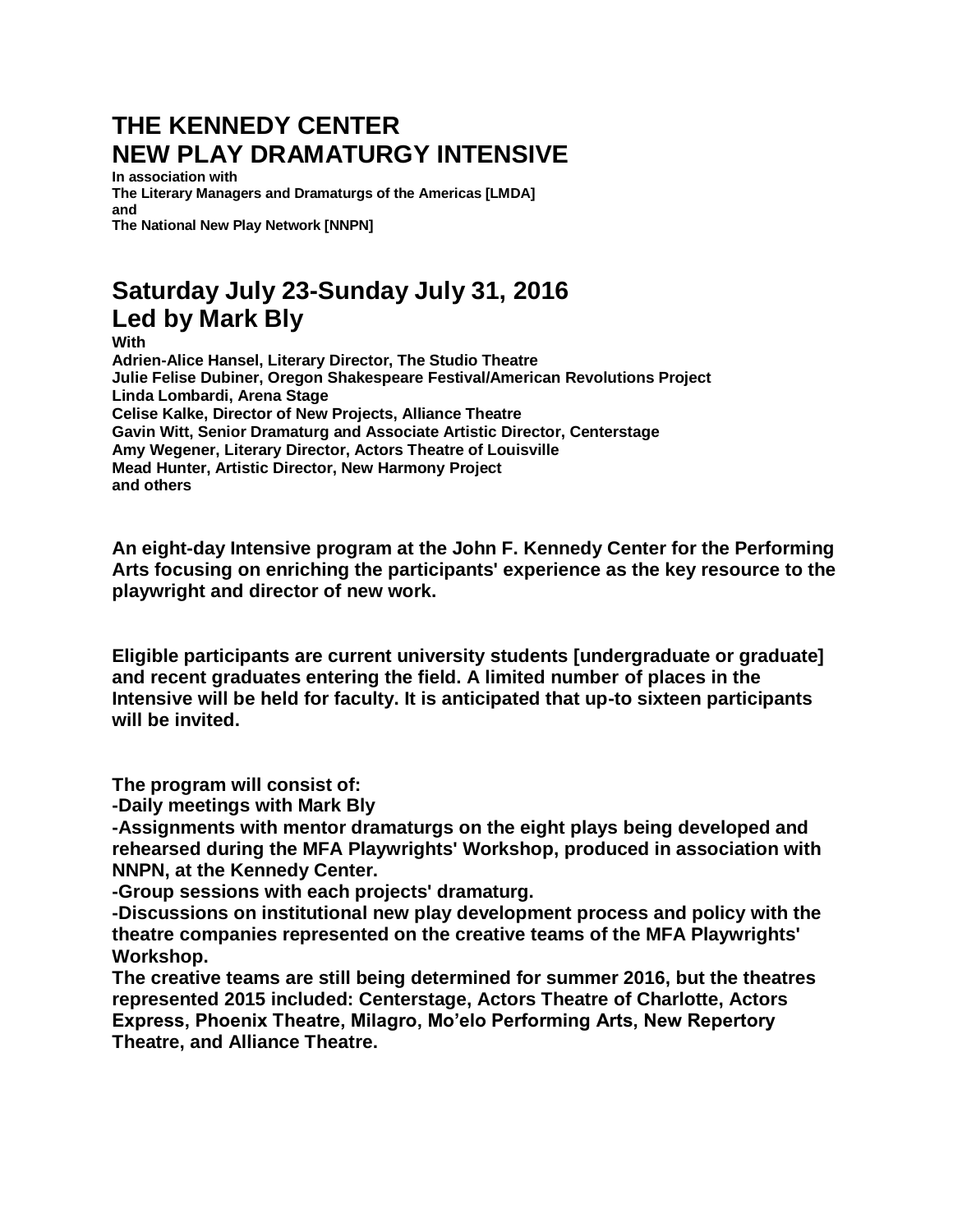**Each day's schedule will be coordinated with the MFAPW rehearsal blocks [9:30am-1:30pm, 2:30-6:30pm], with lunch meetings and early evening sessions.**

**Tuition and Housing: \$600**

**Travel and meals are the responsibility of the participant. Shared Lodging will be in the residence halls of the George Washington University, in the Kennedy Center neighborhood at a cost of \$36-56 (shared/private) per night.**

**To Apply: -a letter of motivation for attending the New Play Dramaturgy Intensive -a resume of related experience -an appropriate writing sample By: April 15, 2016.**

**By attached PDF or Microsoft Word documents To: [ghenry@kennedy-center.org](mailto:ghenry@kennedy-center.org) Invited participants will be notified by May 10, 2016**

## **(Early submission and acceptance notification is possible if applicants' home institutions have earlier professional development funding deadlines. Please inquire.)**

**Mark Bly** is on The Artists Advisory Board and dramaturgs for The Acting Company founded by John Houseman and Margot Harley. He is currently an Adjunct Professor in the MFA Playwriting Program at Fordham/Primary Stages and is former Director of the MFA Playwriting Program at Hunter College 2011-2013. He was the Chair of the Playwriting Program at the Yale School of Drama from 1992-2004 and Associate Artistic Director at Yale Rep. Over the past 35 years he has served as a Dramaturg, Director of New Play Development, and Associate Artistic Director at such venues as the Arena Stage, Alley Theatre, Guthrie Theatre, Seattle Rep, and Yale Rep, and on Broadway dramaturging and producing over 200 plays. He has dramaturged on Broadway Emily Mann's **Execution of Justice** (1985), Moises Kaufman's **33 Variations** (2009), and lbsen's**An Enemy of the People** (2012). Bly has served as Dramaturg for world premieres of plays by Rajiv Joseph, Suzan Lori-Parks, Tim Blake Nelson, Sarah Ruhl, Ken Lin, and Moises Kaufman and has worked with such artists as Dan Sullivan, Doug Hughes, Molly Smith, Peter Sellars, Rolin Jones, Zelda Fichandler, Liviu Ciulei, JoAnne Akalaitis, Eric Overmyer, Matthew Maguire, Don Cheadle, Gregory Boyd, Martha Plimpton, Hal Holbrook, David Hyde Pierce, Julianne Moore, Richard Thomas, Jane Fonda. Bly has written for numerous publications: